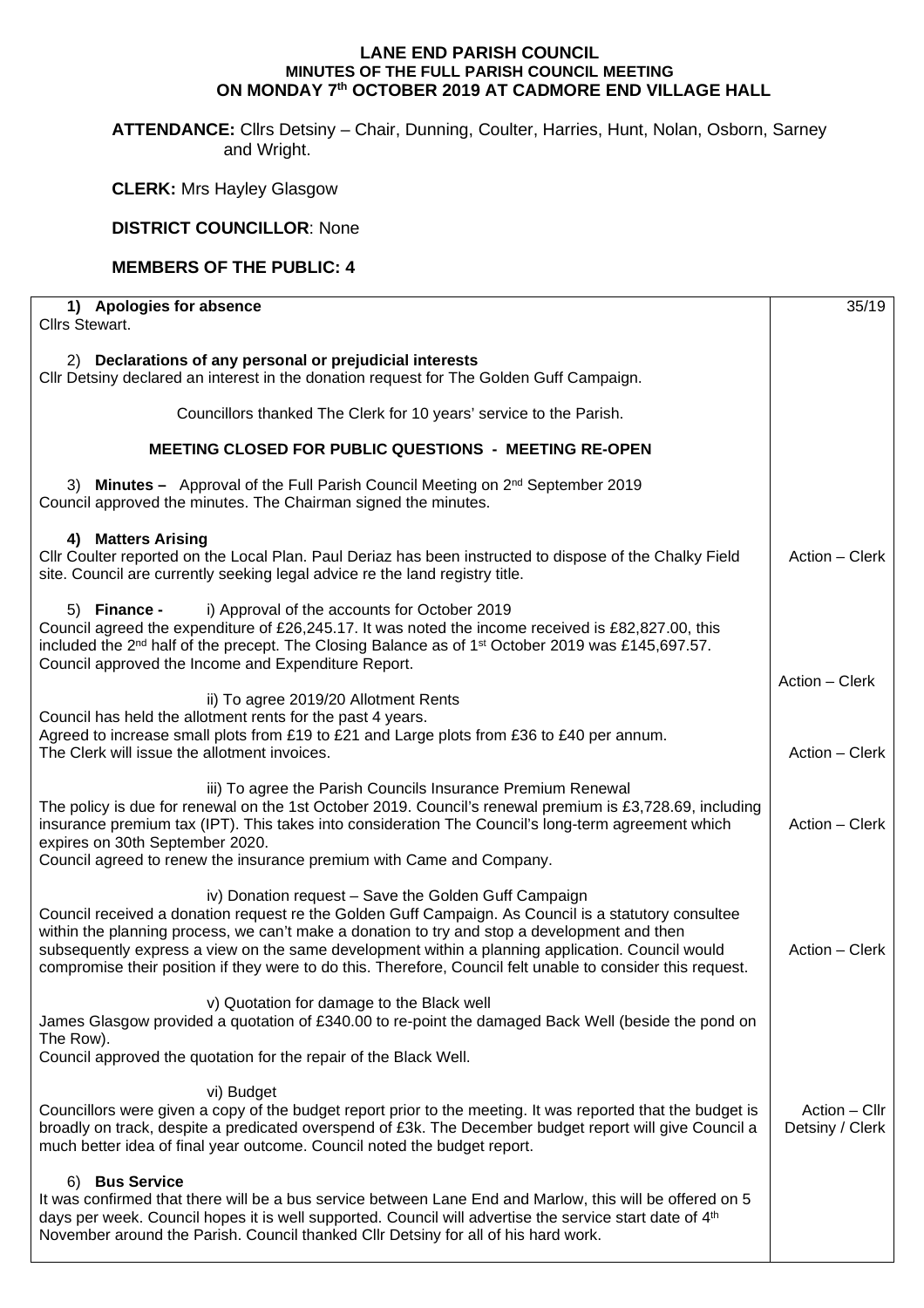|                                                                                                                                                                                                                                                                                                             |                                                                                                                                                                                                                                                                                                              | 36/19                             |  |  |  |
|-------------------------------------------------------------------------------------------------------------------------------------------------------------------------------------------------------------------------------------------------------------------------------------------------------------|--------------------------------------------------------------------------------------------------------------------------------------------------------------------------------------------------------------------------------------------------------------------------------------------------------------|-----------------------------------|--|--|--|
| 7) Finings Road Car Park<br>Cllr Detsiny reported that there have been some issues in Finings Road car park. Cllr Detsiny had a<br>meeting with senior members of WDC. They are seeking advice and will report back to us on what action<br>they can take.                                                  |                                                                                                                                                                                                                                                                                                              |                                   |  |  |  |
| CIIr Dunning provided a report regarding the potential purchase of Finings Road car park and possible<br>cost implications.<br>Council agreed to defer any decision until the Unitary Council has been created (1 <sup>st</sup> April 2020).                                                                |                                                                                                                                                                                                                                                                                                              |                                   |  |  |  |
|                                                                                                                                                                                                                                                                                                             | Council thanked Cllr Dunning for writing the paper.                                                                                                                                                                                                                                                          |                                   |  |  |  |
| 8) To agree to advertise to co-opt a new Parish Councillor<br>Due to the resignation of Councillor Nigel King a position on Council has now become available. Council<br>agreed to advertise for a new Councillor.                                                                                          |                                                                                                                                                                                                                                                                                                              |                                   |  |  |  |
| 9) Street lighting: extension of our electricity supply contract<br>Councillors were given a report prior to the meeting showing extension figures for the Council's<br>unmetered supplies.                                                                                                                 |                                                                                                                                                                                                                                                                                                              |                                   |  |  |  |
| Shown was the current supplier against the next best in the market, on 24 and 29 month terms.<br>Resolve Energy recommend extending for 29 months with SSE and securing rates until September 2024.<br>They don't see a scenario where rates will reduce and feel it would be wise to secure in the current |                                                                                                                                                                                                                                                                                                              |                                   |  |  |  |
| market and extend out for as long as possible.<br>The proposal would only come into effect in May 2022. The current contract would stay as it is.<br>Council agreed to accept the offer with SSE this until September 2024.                                                                                 |                                                                                                                                                                                                                                                                                                              |                                   |  |  |  |
|                                                                                                                                                                                                                                                                                                             | 10) To appoint an Internal Auditor<br>Council agreed to appoint Lucy Stupples to carry out the 2019/20 Internal Audit.                                                                                                                                                                                       |                                   |  |  |  |
| 11) Lane End Playing Fields - General update<br>It was reported that the work to the extension of The Pavilion is virtually completed.<br>The AGM has been confirmed to take place on 9 <sup>th</sup> December.                                                                                             |                                                                                                                                                                                                                                                                                                              |                                   |  |  |  |
| During October & November there will be a major recruitment drive to attract new members.<br>The accounts 2018/19 have been completed, there was a cash surplus of £6600.<br>Several teams are using the football pitches and the 3G area is booked 7 days a week.                                          |                                                                                                                                                                                                                                                                                                              |                                   |  |  |  |
|                                                                                                                                                                                                                                                                                                             | It has been noted that there has been increased traveller activity in surrounding areas. Cllrs Harries,<br>Stewart and Coulter have looked at some height restriction barriers. The approx. cost will be £3000.<br>There will be a definitive cost reported by the December meeting for Council to consider. | Action - Cllrs<br>Coulter/Stewart |  |  |  |
| 12) Clerk's report<br>The items below summarise the Clerks activities since the last meeting.                                                                                                                                                                                                               |                                                                                                                                                                                                                                                                                                              |                                   |  |  |  |
| i.                                                                                                                                                                                                                                                                                                          | I have been working on an updated version of the Councils Standing Orders. I hope to have<br>this ready to be discussed at the November meeting                                                                                                                                                              |                                   |  |  |  |
| ii.                                                                                                                                                                                                                                                                                                         | I have been working on an updated version of the Councils Financial Regulations. I hope to<br>have this ready to be discussed at the November Meeting.                                                                                                                                                       |                                   |  |  |  |
| iii.                                                                                                                                                                                                                                                                                                        | Christmas in the Village will take place on Friday 13 <sup>th</sup> December.                                                                                                                                                                                                                                |                                   |  |  |  |
| iv.                                                                                                                                                                                                                                                                                                         | The hedge outside Bunkers Allotments is very overgrown and pram users are struggling to<br>walk past. I have asked Buckland Landscapes to cut this back. The cost is £300.                                                                                                                                   |                                   |  |  |  |
| v.                                                                                                                                                                                                                                                                                                          | I have received complaints about the hedges around Simmons Way car parks. I have<br>directed these to Red Kite Housing Association.                                                                                                                                                                          |                                   |  |  |  |
| vi.                                                                                                                                                                                                                                                                                                         | I have recently rented about 5 unused plots at Sandyfield Allotments to new tenants.                                                                                                                                                                                                                         |                                   |  |  |  |
| vii.                                                                                                                                                                                                                                                                                                        | A tenant at Chalky Fields raised concerns about the trees on The Orchard overhanging her<br>plot and shed. Ridgeway Woodlands checked these and they advised the trees are quite<br>safe and do not require cutting back at this time.                                                                       |                                   |  |  |  |
| viii.                                                                                                                                                                                                                                                                                                       | A tenant at Chalky Fields asked if someone could check the fence is secure around the<br>allotments as some vegetables has recently gone missing. I will check this.                                                                                                                                         |                                   |  |  |  |
| ix.                                                                                                                                                                                                                                                                                                         | SSE asked if they could do some safety tree cutting around the cables on Ditchfield<br>Common. I have given permission for this.                                                                                                                                                                             |                                   |  |  |  |
| Х.                                                                                                                                                                                                                                                                                                          | Mike Henson will shortly be starting work on the website makeover.                                                                                                                                                                                                                                           |                                   |  |  |  |